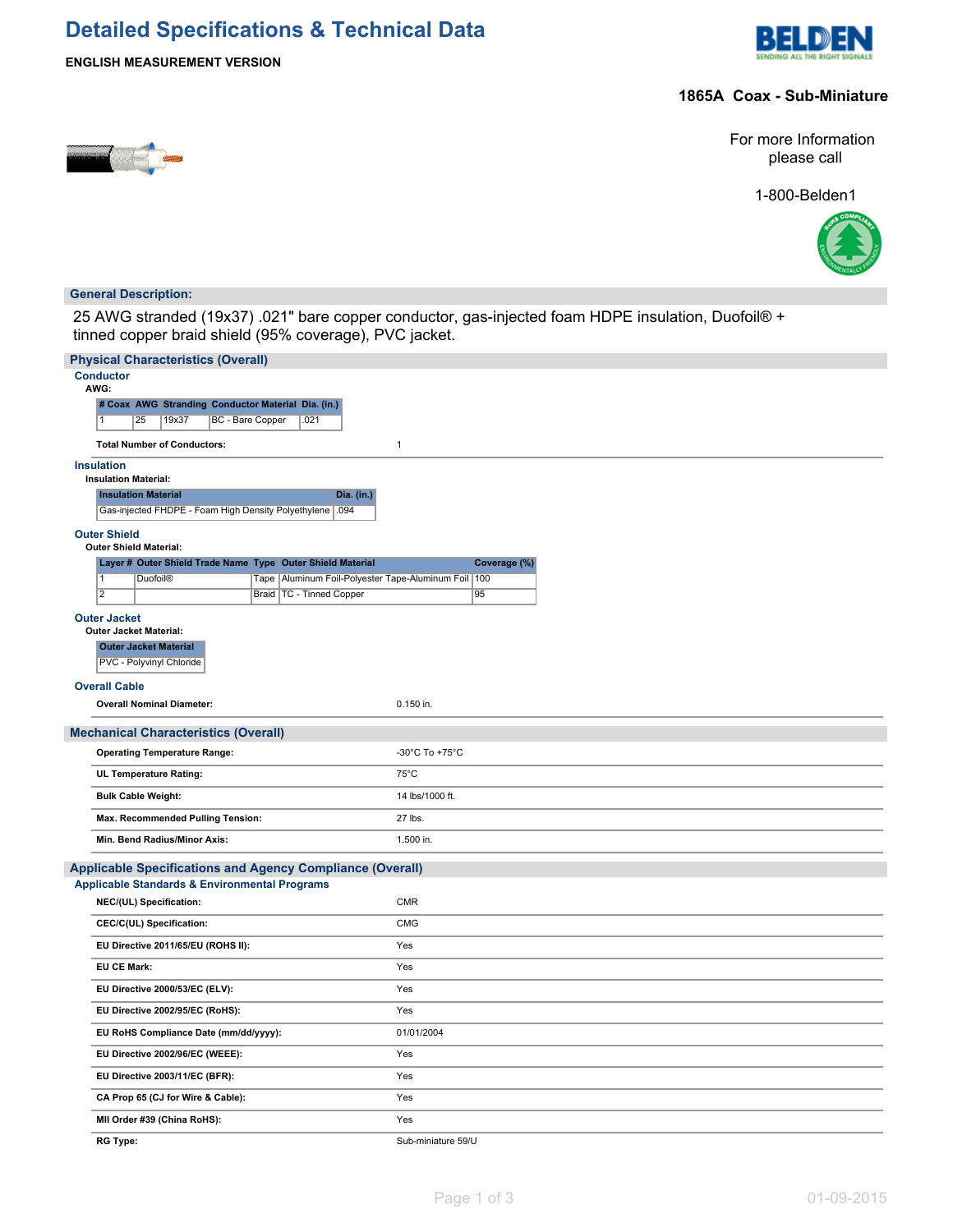# **Detailed Specifications & Technical Data**

## **ENGLISH MEASUREMENT VERSION**



### **1865A Coax - Sub-Miniature**

| <b>Flame Test</b>                         |                                                 |                                                                                                                                          |
|-------------------------------------------|-------------------------------------------------|------------------------------------------------------------------------------------------------------------------------------------------|
|                                           | <b>UL Flame Test:</b>                           | UL1666 Vertical Shaft                                                                                                                    |
| <b>Suitability</b>                        |                                                 |                                                                                                                                          |
|                                           | Suitability - Indoor:                           | Yes                                                                                                                                      |
|                                           |                                                 |                                                                                                                                          |
|                                           | Plenum/Non-Plenum                               |                                                                                                                                          |
|                                           | Plenum (Y/N):                                   | No                                                                                                                                       |
|                                           | <b>Electrical Characteristics (Overall)</b>     |                                                                                                                                          |
|                                           | Nom. Characteristic Impedance:                  |                                                                                                                                          |
| 75                                        | Impedance (Ohm)                                 |                                                                                                                                          |
|                                           |                                                 |                                                                                                                                          |
| Nom. Inductance:                          |                                                 |                                                                                                                                          |
| .093                                      | Inductance (µH/ft)                              |                                                                                                                                          |
|                                           |                                                 |                                                                                                                                          |
|                                           | Nom. Capacitance Conductor to Shield:           |                                                                                                                                          |
| 16.5                                      | Capacitance (pF/ft)                             |                                                                                                                                          |
|                                           |                                                 |                                                                                                                                          |
|                                           | Nominal Velocity of Propagation:                |                                                                                                                                          |
| <b>VP</b> (%)<br>82                       |                                                 |                                                                                                                                          |
|                                           |                                                 |                                                                                                                                          |
| <b>Nominal Delay:</b>                     |                                                 |                                                                                                                                          |
| Delay (ns/ft)                             |                                                 |                                                                                                                                          |
| 1.24                                      |                                                 |                                                                                                                                          |
|                                           | Nom. Conductor DC Resistance:                   |                                                                                                                                          |
|                                           | DCR @ 20°C (Ohm/1000 ft)                        |                                                                                                                                          |
| 27.4                                      |                                                 |                                                                                                                                          |
|                                           | Nominal Outer Shield DC Resistance:             |                                                                                                                                          |
| 5.4                                       | DCR @ 20°C (Ohm/1000 ft)                        |                                                                                                                                          |
|                                           |                                                 |                                                                                                                                          |
| Nom. Attenuation:                         |                                                 |                                                                                                                                          |
| $\overline{1}$                            | Freq. (MHz) Attenuation (dB/100 ft.)            |                                                                                                                                          |
| 3.58                                      | .47<br>1.0                                      |                                                                                                                                          |
| 5                                         | 1.1                                             |                                                                                                                                          |
| $\overline{7}$                            | 1.3                                             |                                                                                                                                          |
| 10                                        | 1.6                                             |                                                                                                                                          |
| 67.5                                      | 3.6                                             |                                                                                                                                          |
| 71.5                                      | 3.7                                             |                                                                                                                                          |
| 88.5                                      | 4.1                                             |                                                                                                                                          |
| 100                                       | 4.4                                             |                                                                                                                                          |
| 135<br>143                                | 5.0<br>5.1                                      |                                                                                                                                          |
| 180                                       | 5.8                                             |                                                                                                                                          |
| 270                                       | 7.1                                             |                                                                                                                                          |
| 360                                       | 8.2                                             |                                                                                                                                          |
| 540                                       | 10.1                                            |                                                                                                                                          |
| 720                                       | 11.8                                            |                                                                                                                                          |
| 750                                       | 12.0                                            |                                                                                                                                          |
| 1000                                      | 13.9                                            |                                                                                                                                          |
| 1500                                      | 17.0                                            |                                                                                                                                          |
| 2000                                      | 19.6                                            |                                                                                                                                          |
| 2250                                      | 20.8                                            |                                                                                                                                          |
| 3000                                      | 24.0                                            |                                                                                                                                          |
| <b>Voltage</b>                            | Max. Operating Voltage - UL:                    |                                                                                                                                          |
| 300 V RMS                                 |                                                 |                                                                                                                                          |
|                                           |                                                 |                                                                                                                                          |
| <b>Other Electrical Characteristic 1:</b> |                                                 | Impedance tested in accordance with ASTM D-4566 paragraph 48.2, option 2 using a 75 Ohm fixed bridge<br>and termination. 75 +/- 1.5 Ohms |
| <b>Other Electrical Characteristic 2:</b> |                                                 | Return Loss tested in accordance with ASTM D-4566 paragraph 50.3, using a 75 Ohm fixed bridge and                                        |
|                                           |                                                 | termination.                                                                                                                             |
|                                           | <b>Minimum Return Loss:</b>                     |                                                                                                                                          |
|                                           | Start Freq. (MHz) Stop Freq. (MHz) Min. RL (dB) |                                                                                                                                          |
| 5.000                                     | 850.000                                         | 21.000                                                                                                                                   |